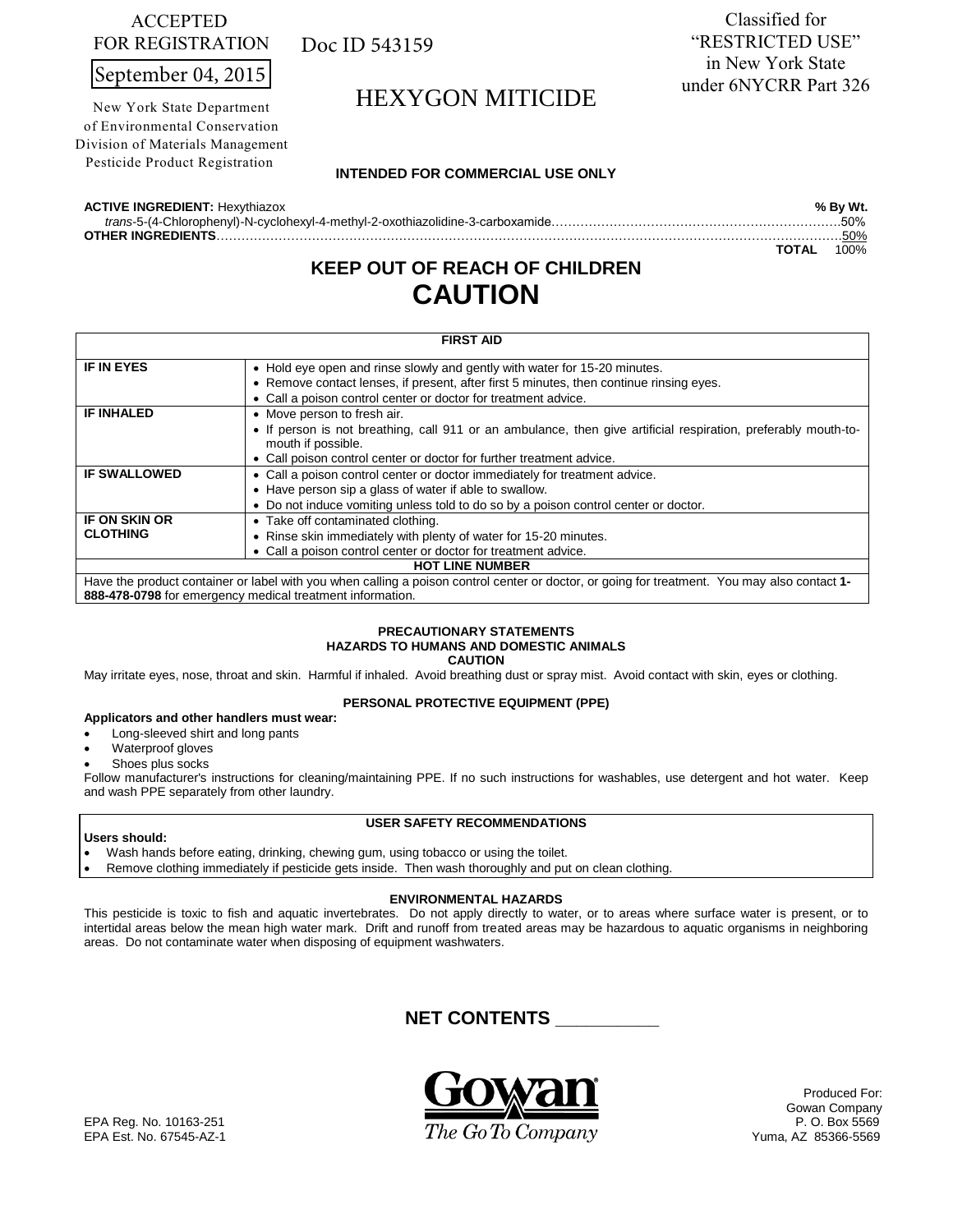### **GENERAL INFORMATION**

Hexygon Miticide is recommended for use as a foliar application to labeled crops. Hexygon provides effective control of spider mites in the Tetranychid Family. It is a 50% dry-flowable formulation to be mixed with a diluent and applied as a spray.

Hexygon controls mites through activity on eggs and immature stages. Control is achieved from either direct contact with the spray or from contact with treated plant surfaces. Through its ovicidal activity, Hexygon controls newly deposited mite eggs and eggs which are laid after application. Hexygon is also highly effective in controlling immature motile stages of target mite species that are sprayed or move onto treated surfaces*.* Adult mites are not directly affected. However, eggs produced by females in contact with treated surfaces will be rendered nonviable. Hexygon provides extended residual control of pest mite species. The degree and duration of control is dependent on the rate used, growth stage of the mite, species of mite, and climatic conditions under which the material is applied.

### **DIRECTIONS FOR USE**

It is a violation of Federal law to use this product in a manner inconsistent with its labeling. Follow all directions on packaging and any EPAapproved supplemental labeling.

Do not apply this product in a way that will contact workers or other persons, either directly or through drift. Only protected handlers may be in the area during application. For any requirements specific to your State or Tribe, consult the agency responsible for pesticide regulation.

### **AGRICULTURAL USE REQUIREMENTS**

Use this product only in accordance with its labeling and with the Worker Protection Standard, 40 CFR Part 170. This Standard contains requirements for the protection of agricultural workers on farms, forests, nurseries and greenhouses, and handlers of agricultural pesticides. It contains requirements for training, decontamination, notification, and emergency assistance. It also contains specific instructions and exceptions pertaining to the statements on this label about personal protective equipment (PPE) and restricted-entry intervals. The requirements in this box only apply to uses of this product that are covered by the Worker Protection Standard.

Do not enter or allow worker entry into treated areas during the restricted-entry interval (REI) of 12 hours.

PPE required for early entry to treated areas that is permitted under the Worker Protection Standard and that involves contact with anything that has been treated, such as plants, soil, or water is:

Long-sleeved shirt and long pants

- Waterproof gloves
- Shoes plus socks

### **NON-AGRICULTURAL USE REQUIREMENTS**

The requirements in this box apply to uses of this product that are NOT within the scope of the Worker Protection Standard for agricultural pesticides (40 CFR Part 170). The WPS applies when this product is used to produce agricultural plants in farms, forests, nurseries, or greenhouses.

**REENTRY:** Keep children, pets and unprotected persons out of treated areas until sprays have dried.

**Chemigation Statement:** Do not apply this product through any type of irrigation system.

**Managing Mite Resistance:** Repeated use of miticides with similar modes of action may lead to buildup of resistant strains of mites. For resistance management, apply Hexygon only once per crop cycle. If crop cycle is longer than one year do not apply Hexygon more than once per year. Do not apply if resistance to products with a similar mode of action, such as Ovation® (clofentazine), is recognized in the crop. If additional miticide applications are needed during a crop cycle, use a product with a different mode of action, such as a contact adulticide. Always read and follow the product label before applying any miticide.

**Proper Timing:** The activity of Hexygon is predominantly against eggs and immature mites. The product should be applied prior to adult mite buildup. Apply at first sign of egg deposit. If adult mites are present in medium to high populations or if all life stages are present, better results may be obtained by applying Hexygon in combination with a registered contact mite adulticide.

**Proper Mixing:** Start with completely clean spray tank. If the spray tank was used for an application of an emulsifiable liquid formulation, make certain that all residues are cleaned from the spray tank, and that the tank, spray boom and all nozzles are thoroughly rinsed before adding Hexygon to the tank.

**Mixing Directions:** Continuous agitation is required to keep the product in suspension.

Turn on spray tank agitation. Pour recommended amount of this material on the surface of water in a nearly filled spray tank.

• Add balance of water to fill the tank.

Keep agitator running during filling and spraying operations. Do not allow mixture to stand.

**Compatibility:** Hexygon is compatible with most crop protection chemicals. However, all possible combinations have not been evaluated. Before operational use of Hexygon with other products, test mix small proportionate quantities of each product to ensure compatibility.

**Spreader-Sticker Recommendations:** Spreader-sticker agents formulated specifically for ornamentals may be used in combination with Hexygon to enhance uniform wetting of leaf surfaces and improve contact activity*.* Prior to treating large numbers of plants or new species or varieties, treat a few plants with desired tank-mix combinations and observe for 7-10 days to reduce the possibility of plant injury.

**Spray volume:** Hexygon is a contact miticide and good coverage is essential for optimum performance. Use sufficient volume to obtain thorough, uniform coverage. Spray all foliage surfaces including underside of leaves for complete coverage.

**Application Directions:** Apply lower rates when mite infestation levels are low and higher rates on moderate to high mite infestation levels. Make only one application per crop cycle or once per year. This product is for use in commercial plantings. **It is also intended for use in home plantings and ornamental landscaping by licensed commercial pesticide applicators.**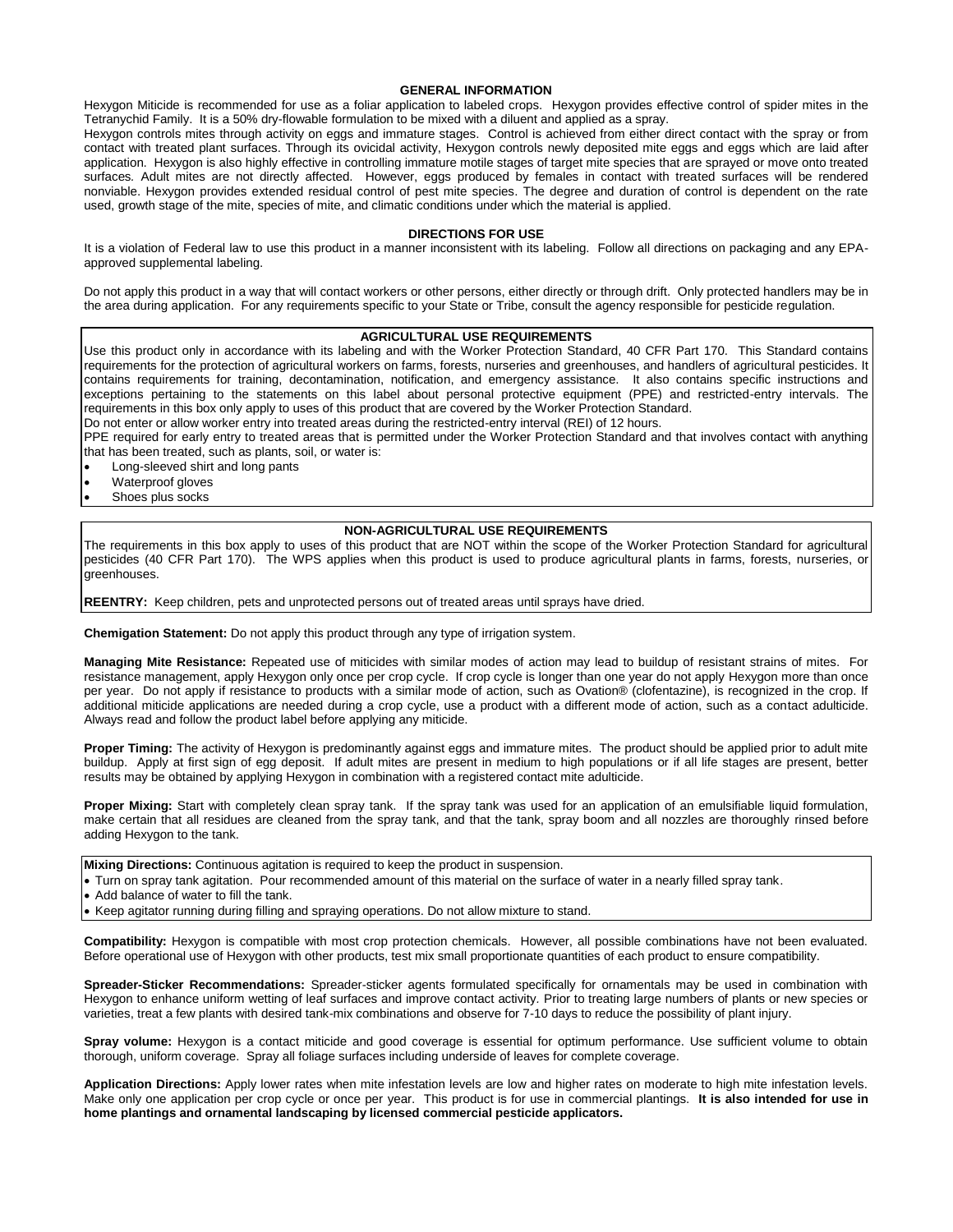# **RECOMMENDATIONS**

| <b>CROP</b>                                                                                                                                                                                                                                                                                                                                                                                                                                                                                                                    | <b>PEST</b>                                                                                                                                                                                                                       | Rate                                                                                                                                                                                                                                         | <b>COMMENTS</b>                                                                                                                                                                                                                          |
|--------------------------------------------------------------------------------------------------------------------------------------------------------------------------------------------------------------------------------------------------------------------------------------------------------------------------------------------------------------------------------------------------------------------------------------------------------------------------------------------------------------------------------|-----------------------------------------------------------------------------------------------------------------------------------------------------------------------------------------------------------------------------------|----------------------------------------------------------------------------------------------------------------------------------------------------------------------------------------------------------------------------------------------|------------------------------------------------------------------------------------------------------------------------------------------------------------------------------------------------------------------------------------------|
| <b>Ornamental Plants and Nonbearing Fruit Trees, &amp;</b><br>Vines Growing in Nurseries, Greenhouses,<br><b>Shadehouses and Christmas Tree Plantations</b>                                                                                                                                                                                                                                                                                                                                                                    | Arborvitae Spider Mite,<br>European Red Mite,<br><b>Honeylocust Spider</b>                                                                                                                                                        | 1 -2 oz. per 100 gals.<br>applied dilute<br>OR.                                                                                                                                                                                              | When using high-volume<br>dilute sprays, do not<br>exceed the maximum per                                                                                                                                                                |
| <b>Established Ornamental Landscape Plantings,</b><br>including those in: Interiorscapes, Residences,<br>Public Areas, Commercial Areas, Institutional Areas,<br>Industrial Areas, Rights of way and other<br>easements, and Recreational sites such as<br>campgrounds, golfcourses, parks and athletic fields<br>Ornamental Lawns and Turf (including residential)<br>(Except CA)<br>Non-residential Turfgrass (including turf grown for sod,<br>turf grown to produce seed, or turf for research<br>purposes)<br>(Except CA) | Mite, Pacific Spider<br>Mite, Southern Red<br>Mite, Spruce Spider<br>Mite, Strawberry Spider<br>Mite, Twospotted<br>Spider Mite, Willamette<br>Mite<br>Banks Grass Mite,<br>Clover Mite,<br><b>Brown Wheat Mite</b>               | 3 - 6 oz. per acre<br>applied concentrate<br>OR.<br>0.07-0.14 oz. per<br>1000 square feet                                                                                                                                                    | acre rate or apply less than<br>the minimum labeled rate.<br>For concentrate<br>equipment, use the<br>recommended rate per<br>acre.<br>Apply to lawns and turf at<br>the first signs of egg<br>deposition.                               |
| Residential Pome Fruit Trees (such as apple, pear)<br>Residential Stone Fruit Trees (such as peach, plum,<br>nectarine) And Residential Nut Trees (Such as<br>Almond, pistachio                                                                                                                                                                                                                                                                                                                                                | European Red Mite,<br>Pacific Spider Mite,<br>Strawberry Spider Mite,<br><b>Twospotted Spider</b><br>Mite, Willamette Mite;<br>Pecan Leaf Scorch<br>Mite: Citrus Red Mite                                                         | 1 -2 oz. per 100 gals.<br>applied dilute<br>OR.<br>3 - 6 oz. per acre<br>applied concentrate<br>OR.<br>0.07-0.14 oz. per<br>1000 square feet                                                                                                 | When using high-volume<br>dilute sprays, do not<br>exceed the maximum per<br>acre rate or apply less than<br>the minimum labeled rate.<br>For concentrate<br>equipment, use the<br>recommended rate per<br>acre.                         |
|                                                                                                                                                                                                                                                                                                                                                                                                                                                                                                                                | Do not apply within 28 days of harvest<br>$\bullet$                                                                                                                                                                               |                                                                                                                                                                                                                                              |                                                                                                                                                                                                                                          |
| Residential Caneberries (such as red and black<br>raspberries, blackberries and loganberries and varieties<br>and hybrids of these)<br>(Except CA)                                                                                                                                                                                                                                                                                                                                                                             | Two spotted Spider<br>mite; McDaniel Spider<br>Mite; Yellow Spider<br>Mite; Pacific Mite                                                                                                                                          | $1\frac{1}{3}$ –2 oz per 100<br>gals. applied dilute<br>OR.<br>4-6 oz. per acre<br>applied concentrate<br>OR.<br>0.093-0.14 oz. per<br>1000 square feet                                                                                      |                                                                                                                                                                                                                                          |
|                                                                                                                                                                                                                                                                                                                                                                                                                                                                                                                                | Do not apply within 3 days of harvest<br>$\bullet$                                                                                                                                                                                |                                                                                                                                                                                                                                              |                                                                                                                                                                                                                                          |
| <b>Orchids</b>                                                                                                                                                                                                                                                                                                                                                                                                                                                                                                                 | Arborvitae Spider Mite,<br>European Red Mite,<br><b>Honeylocust Spider</b><br>Mite, Pacific Spider<br>Mite, Southern Red<br>Mite, Spruce Spider<br>Mite, Strawberry Spider<br>Mite, Twospotted<br>Spider Mite, Willamette<br>Mite | 1 -2 oz. per 100<br>gals. applied dilute<br>OR.<br>3 - 6 oz. per acre<br>applied concentrate<br>OR.<br>0.07-0.14 oz. Per<br>1000 square feet                                                                                                 | When using high-volume<br>dilute sprays, do not<br>exceed the maximum per<br>acre rate. For concentrate<br>equipment, use the<br>recommended rate per<br>acre.<br><b>Note:</b> If used on orchids,<br>apply prior to bloom<br>formation. |
| Pepper/Eggplant Subgroup 8-10B (including<br>greenhouse and plants grown for transplant)<br>African eggplant; bell pepper; eggplant; martynia; nonbell<br>pepper; okra; pea eggplant; pepino; roselle; scarlet<br>eggplant; cultivars, varieties, and/or hybrids of these                                                                                                                                                                                                                                                      | <b>Tetranychid Mites</b><br>(such as Two<br>spotted spider mite),<br>Pacific<br>spider mite, Strawberry<br>spider<br>mite<br>$\bullet$<br>$\bullet$                                                                               | 1 -2 oz. per 100 gals.<br>applied dilute<br>OR.<br>3 - 6 oz. per acre<br>applied concentrate<br>OR.<br>0.07-0.14 oz. per<br>1000 square feet<br>Do not apply within 1 day of harvest.<br>Do not apply more than 24 ounces per acre per year. |                                                                                                                                                                                                                                          |
|                                                                                                                                                                                                                                                                                                                                                                                                                                                                                                                                | For field grown crops in subgroup 8-10B, do not plant rotational crops<br>other than those on this label within 120 days of this application.                                                                                     |                                                                                                                                                                                                                                              |                                                                                                                                                                                                                                          |
| Greenhouse Tomatoes (including tomatoes grown for<br>transplant)<br>(Except CA)                                                                                                                                                                                                                                                                                                                                                                                                                                                | <b>Tetranychid Mites</b><br>(such as European<br>Red Mite and Two-<br>spotted Spider mite)<br>Do not apply within 1 day of harvest                                                                                                | 1 -2 oz. per 100 gals.<br>applied dilute<br>OR.<br>3 - 6 oz. per acre<br>applied concentrate<br>OR<br>0.07-0.14 oz. per<br>1000 square feet                                                                                                  | Use sufficient volume of<br>water to obtain complete<br>coverage but not less than<br>20 gallons per acre.                                                                                                                               |
|                                                                                                                                                                                                                                                                                                                                                                                                                                                                                                                                | Do not apply more than 6 ounces per acre per year                                                                                                                                                                                 |                                                                                                                                                                                                                                              |                                                                                                                                                                                                                                          |